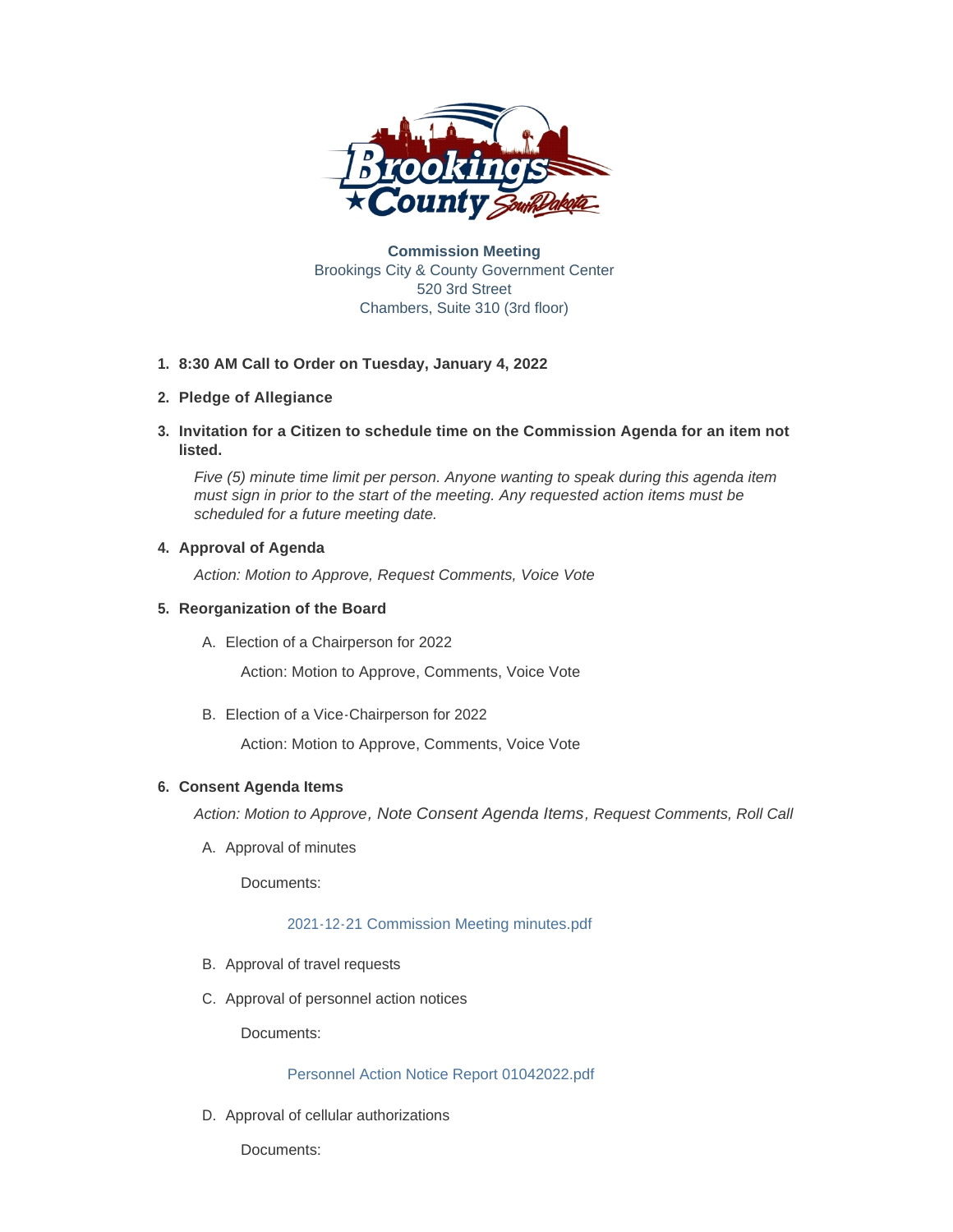### [Cellular Auth - Bjordal.pdf](http://sd-brookingscounty2.civicplus.com/AgendaCenter/ViewFile/Item/11720?fileID=9873)

E. Approval of the Human Services report

Documents:

### [Human Services report.pdf](http://sd-brookingscounty2.civicplus.com/AgendaCenter/ViewFile/Item/11719?fileID=9866)

## **Routine Business 7.**

A. Approval of claims

Action: Motion to Approve, Comments, Roll Call

Documents:

### [1.4.22 claim.pdf](http://sd-brookingscounty2.civicplus.com/AgendaCenter/ViewFile/Item/11687?fileID=9851)

- B. Department Head reports
	- i. County Development Department

Documents:

### [County Dev Report.pdf](http://sd-brookingscounty2.civicplus.com/AgendaCenter/ViewFile/Item/11685?fileID=9849)

ii. Highway Department

Documents:

### [Highway Report.pdf](http://sd-brookingscounty2.civicplus.com/AgendaCenter/ViewFile/Item/11690?fileID=9853)

#### **Scheduled Agenda Items 8.**

### **Regular Business 9.**

A. Action to approve Resolution #22-01: a resolution setting meeting pay and per diem rates for volunteer county boards for 2022.

Action: Motion to Approve, Comments, Roll Call

Documents:

#### [Res 22-01 Meeting Pay, Per Diem.pdf](http://sd-brookingscounty2.civicplus.com/AgendaCenter/ViewFile/Item/11691?fileID=9854)

B. Action to approve Resolution #22-02: a resolution setting the pay for election workers in 2022.

Action: Motion to Approve, Comments, Roll Call

Documents:

#### [Res 22-02 Election Worker Pay.pdf](http://sd-brookingscounty2.civicplus.com/AgendaCenter/ViewFile/Item/11692?fileID=9855)

C. Action to approve Agreement #22-01: an agreement for Detention Services between Minnehaha County, Lutheran Social Services South Dakota and Brookings County.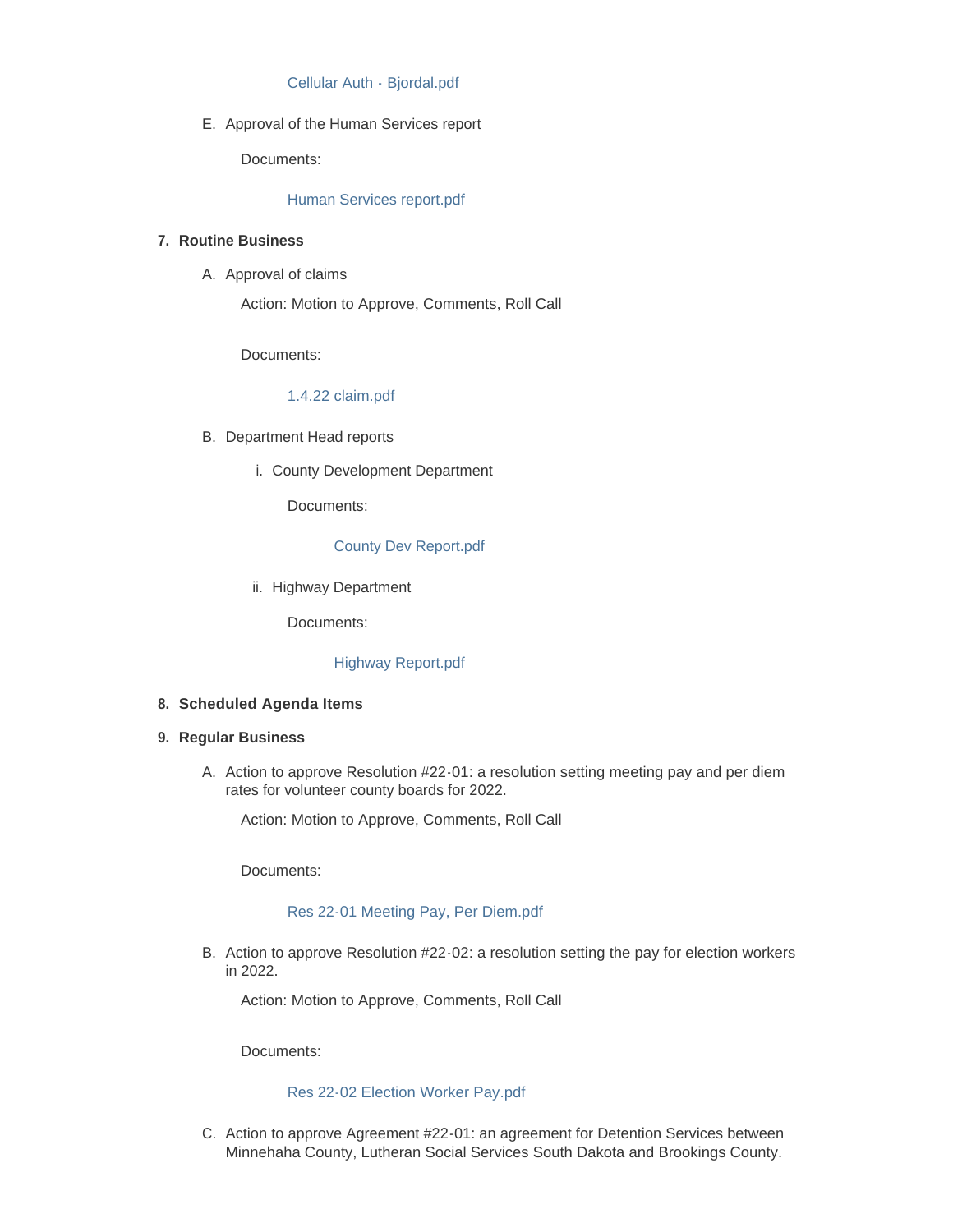Documents:

[Minnehaha Partner Agreement Letter.pdf](http://sd-brookingscounty2.civicplus.com/AgendaCenter/ViewFile/Item/11693?fileID=9856) [Agr 22-01 Detention Services, Minnehaha County.pdf](http://sd-brookingscounty2.civicplus.com/AgendaCenter/ViewFile/Item/11693?fileID=9857)

D. Action to approve Agreement #22-02: an intergovernmental contract for the South Dakota Public Assurance Alliance and amending Agreement #15-04.

Action: Motion to Approve, Comments, Roll Call

Documents:

### [Agr 22-02 SDPAA Contract.pdf](http://sd-brookingscounty2.civicplus.com/AgendaCenter/ViewFile/Item/11694?fileID=9858)

E. Action to approve the bid recommendation for one used Crawler Excavator to Titan Machinery, Inc., West Fargo, ND.

Action: Motion to Approve, Comments, Roll Call

Documents:

#### [Bid Recommendation - Crawler Excavator.pdf](http://sd-brookingscounty2.civicplus.com/AgendaCenter/ViewFile/Item/11695?fileID=9859)

F. Action to approve the bid recommendation for one 55-ton trailer to Jim Hawk Truck Trailer & Hawk Equipment, Sioux Falls, SD.

Action: Motion to Approve, Comments, Roll Call

Documents:

### [Bid Recommendation - 55 ton Trailer.pdf](http://sd-brookingscounty2.civicplus.com/AgendaCenter/ViewFile/Item/11696?fileID=9860)

G. Action to approve the Brookings Register, Volga Tribune, Tri-City Star, and Elkton Record as the legal papers of Brookings County for 2022.

Action: Motion to Approve, Comments, Voice Vote

Action to approve the official depositories for Brookings County funds and moneys for H. 2022 as follows: Richland State Bank, Bankstar Financial, Citizens State Bank, First Bank & Trust of Brookings, Dacotah Bank, Great Western Bank, and Central Bank.

Action: Motion to Approve, Comments, Voice Vote

I. Action to automatically supplement for unanticipated expenses incurred and reimbursement made to Brookings County for postage, receipt #00579654, to Commission Department GL line 101-4-111-4267 in the amount of \$4,100.04.

Action: Motion to Approve, Comments, Roll Call

Documents: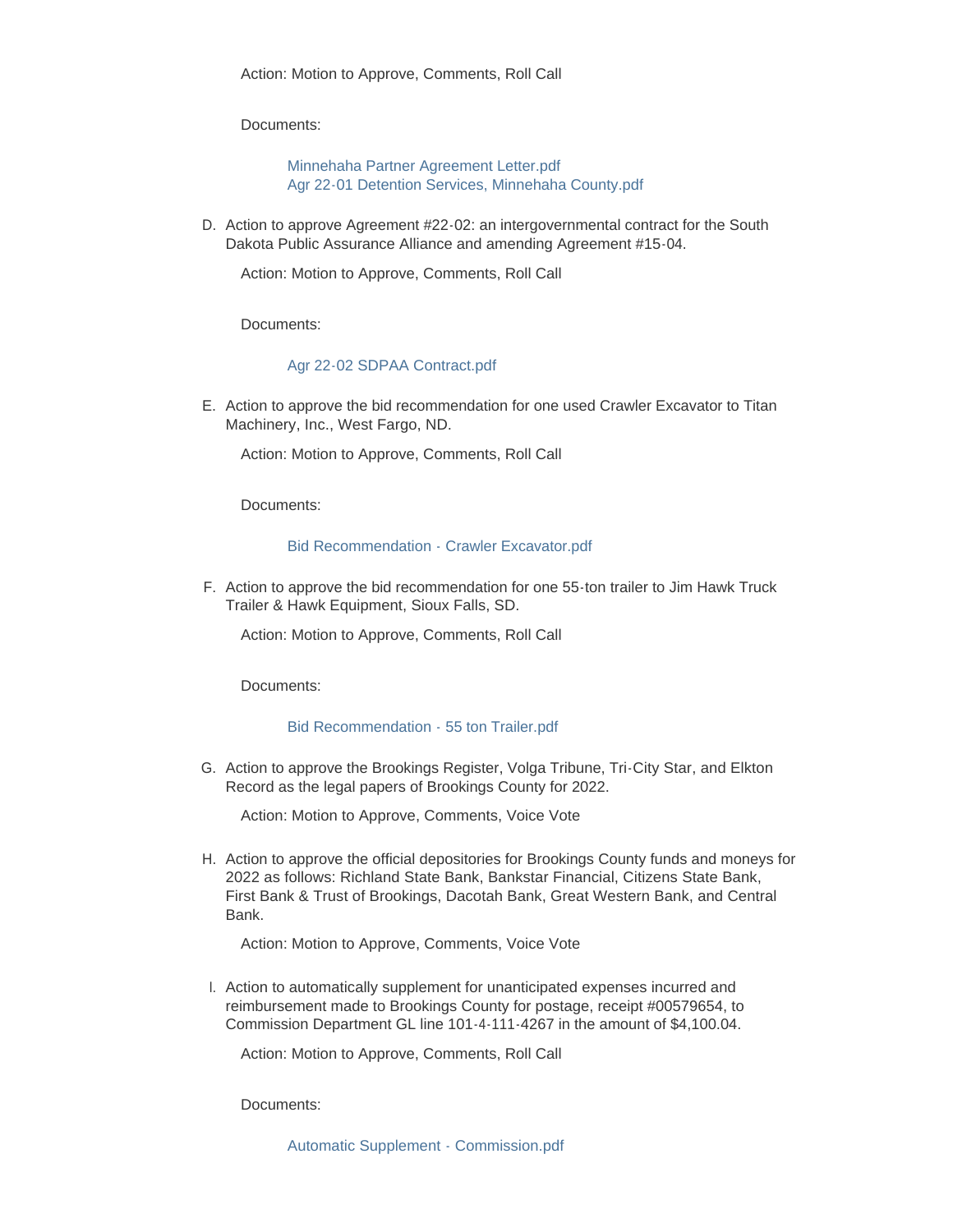J. Action to approve a Request to Fill Vacancy for a General Maintenance Worker in the Commission Department.

Action: Motion to Approve, Comments, Voice Vote

Documents:

[RFV - Maintenance Worker.pdf](http://sd-brookingscounty2.civicplus.com/AgendaCenter/ViewFile/Item/11700?fileID=9862)

K. Action to approve cell phone reimbursements for 2022.

Action: Motion to Approve, Comments, Roll Call

Documents:

## [2022 Cell Phone Reimbursements.pdf](http://sd-brookingscounty2.civicplus.com/AgendaCenter/ViewFile/Item/11701?fileID=9863)

L. Action to approve board assignments and department liaisons for 2022.

Action: Motion to Approve, Comments, Voice Vote

Documents:

[Proposed 2022 Board Appointments.pdf](http://sd-brookingscounty2.civicplus.com/AgendaCenter/ViewFile/Item/11702?fileID=9864)

## **Commission Department Director's Report 10.**

Documents:

[Commission Dept Report.pdf](http://sd-brookingscounty2.civicplus.com/AgendaCenter/ViewFile/Item/11683?fileID=9845) [2022 Commission Calendar.pdf](http://sd-brookingscounty2.civicplus.com/AgendaCenter/ViewFile/Item/11683?fileID=9846)

## **States Attorney's Office Report 11.**

## **Commissioner Reports and Discussion Items 12.**

A. Correspondence received

Documents:

[Voga Fire Dept County Feed.pdf](http://sd-brookingscounty2.civicplus.com/AgendaCenter/ViewFile/Item/11684?fileID=9865) [Christmas Kids Cops Thank You.pdf](http://sd-brookingscounty2.civicplus.com/AgendaCenter/ViewFile/Item/11684?fileID=9847) [Tactical Pipeline Response Training Info.pdf](http://sd-brookingscounty2.civicplus.com/AgendaCenter/ViewFile/Item/11684?fileID=9848)

## **Executive Session - in accordance with SDCL §1-25-2 13.**

Action: Motion to Enter into Executive Session, Voice Vote Action: Motion to Come Out of Executive Session, Voice Vote

#### **Adjournment 14.**

*Action: Motion to Approve, Voice Vote* 

#### **Public Notices 15.**

o December 31, Friday: Offices closed in honor of the New Year's Day holiday